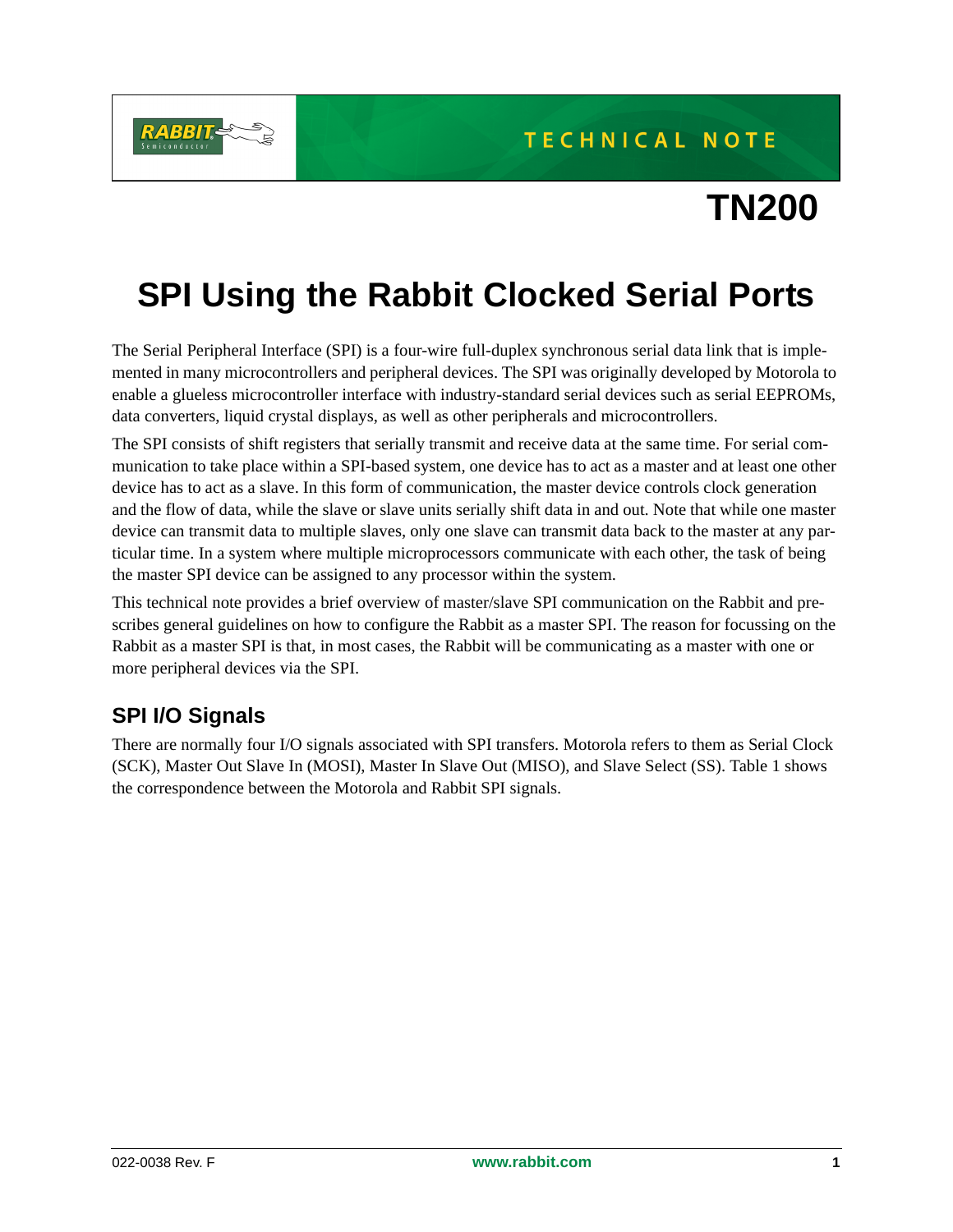| <b>Motorola Signal</b><br><b>Names</b> | <b>Rabbit Signal Names</b>                                                    | <b>Pin Function</b> |
|----------------------------------------|-------------------------------------------------------------------------------|---------------------|
| <b>SCK</b>                             | <b>CLKA</b> or <b>CLKB</b>                                                    | Serial Clock        |
| <b>MOSI</b>                            | TXA or TXB on parallel port C <sup>*</sup><br>ATXA or ATXB on parallel port D | Master Out Slave In |
| <b>MISO</b>                            | RXA or RXB on parallel port C<br>ARXA or ARXB on parallel port D              | Master In Slave Out |
| <b>SS</b>                              | Any general-purpose I/O can be<br>configured for the Slave Select function    | Slave/Chip Select   |

**Table 1. Correspondence between Motorola and Rabbit SPI Signals (Master Mode)**

\* Serial ports A and B can be multiplexed between parallel ports C and D; therefore, Serial ports A or B can be only configured to operate via one of the parallel ports at any particular time.

## **Serial Clock (SCK) Signal**

The SCK signal functions differently depending on whether the processor is configured as a master or as a slave. In addition to synchronizing data communication between itself and a slave device, a master SPI automatically generates eight clock cycles every time it initiates a transfer. The Read/Write operation takes place within the same clock cycle in both the master and the slave devices. The Motorola SPI provides support for a user-configurable clock edge polarity and clock phase to accommodate various SPI transfer protocols. The Rabbit 2000 SPI is compatible with only one of the Motorola transmission formats, which is shown in Figure 1. The Rabbit 3000 supports all four Motorola transmission formats.



**Figure 1. Rabbit-Compatible SPI Timing Diagram**

**NOTE:** The Rabbit uses a LSB first format whereas the Motorola SPI uses a MSB first format.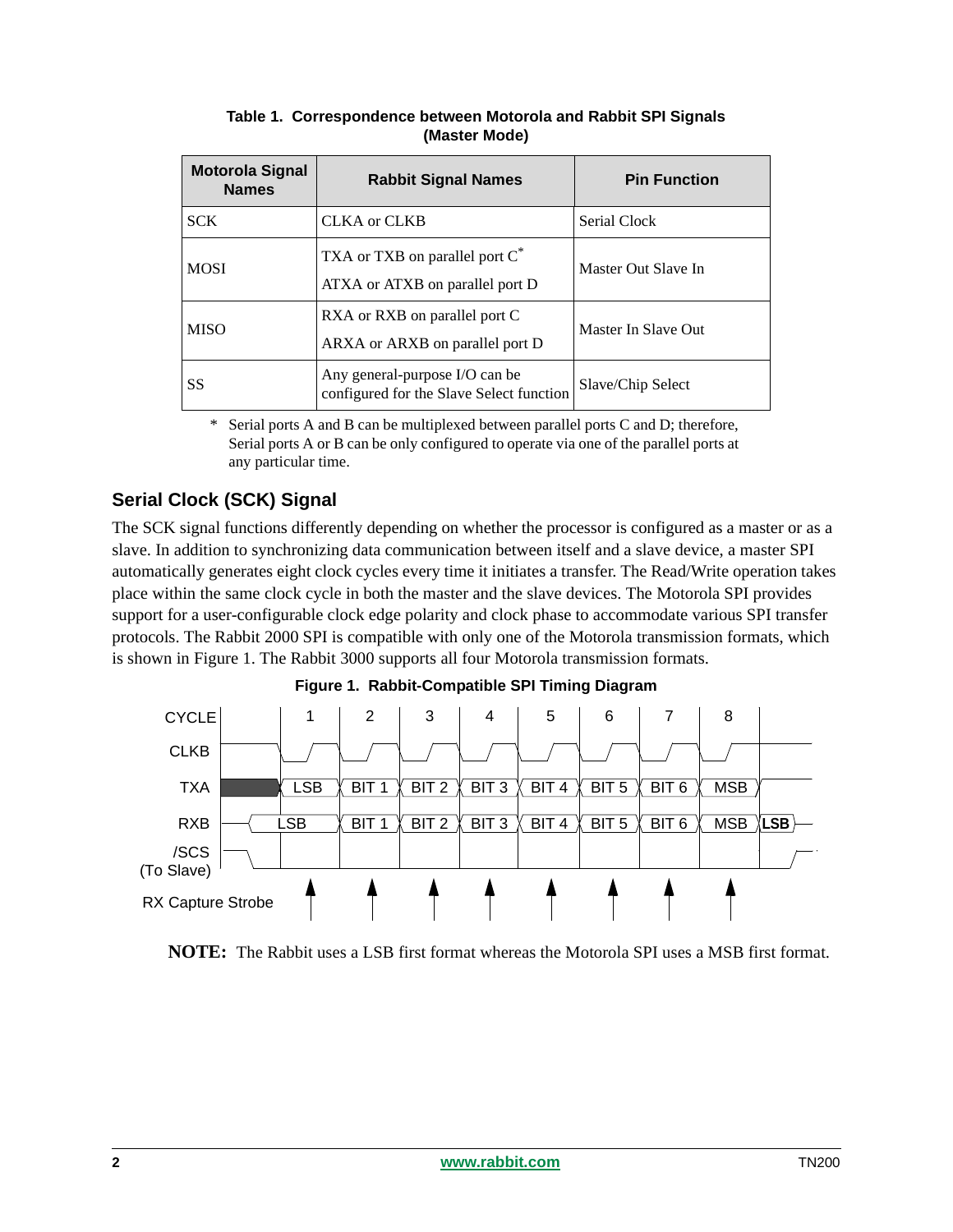### **MOSI and MISO Signals**

From the standpoint of the master, MOSI and MISO are basically transmit and receive signals. The signals have opposite roles when viewed from the slave device. In a system where a single master communicates with multiple slaves, the clock signal from the master is tied to the clock signal of every slave device, the transmit line from the master is tied to the receive line of every slave, and only one slave device optionally shifts data back to the master.

## **SS Signal**

The behavior and function of the slave/chip select is different depending on whether the device is configured as a master or a slave. In a master SPI device, the chip select normally acts as an active low output signal to enable or disable the slave device. Alternatively, the master can be configured to treat the chip select signal as an error-detection input.

## **SPI on the Rabbit**

Two of the four serial ports on the Rabbit 2000 can be configured for synchronous communication with SPI devices—serial ports A and B can be set up to operate in full- or half-duplex clocked serial modes. Four of the six serial ports on the Rabbit 3000—serial ports A, B, C and D—can be configured for synchronous communication with SPI devices. The Rabbit can interface with microprocessor or peripheral devices that include an SPI for full-duplex synchronous serial communication.

The Rabbit is capable of operating as either a master or a slave device in the SPI mode. As a master device, the Rabbit provides the serial clock and initiates data transmission for SPI communication; when the Rabbit is used as a slave device, the clock signal is an input to the Rabbit, and data are shifted in and out of the Rabbit by the master. Regardless of whether the Rabbit is used as a master or as a slave, data are transmitted on the falling edge of the clock, and the received data are sampled on the rising edge of the clock.

Depending on the type of slave select signal required, an available I/O port pin can be configured to generate any type of fault error signal to the master or receive any type of slave select notification from the master.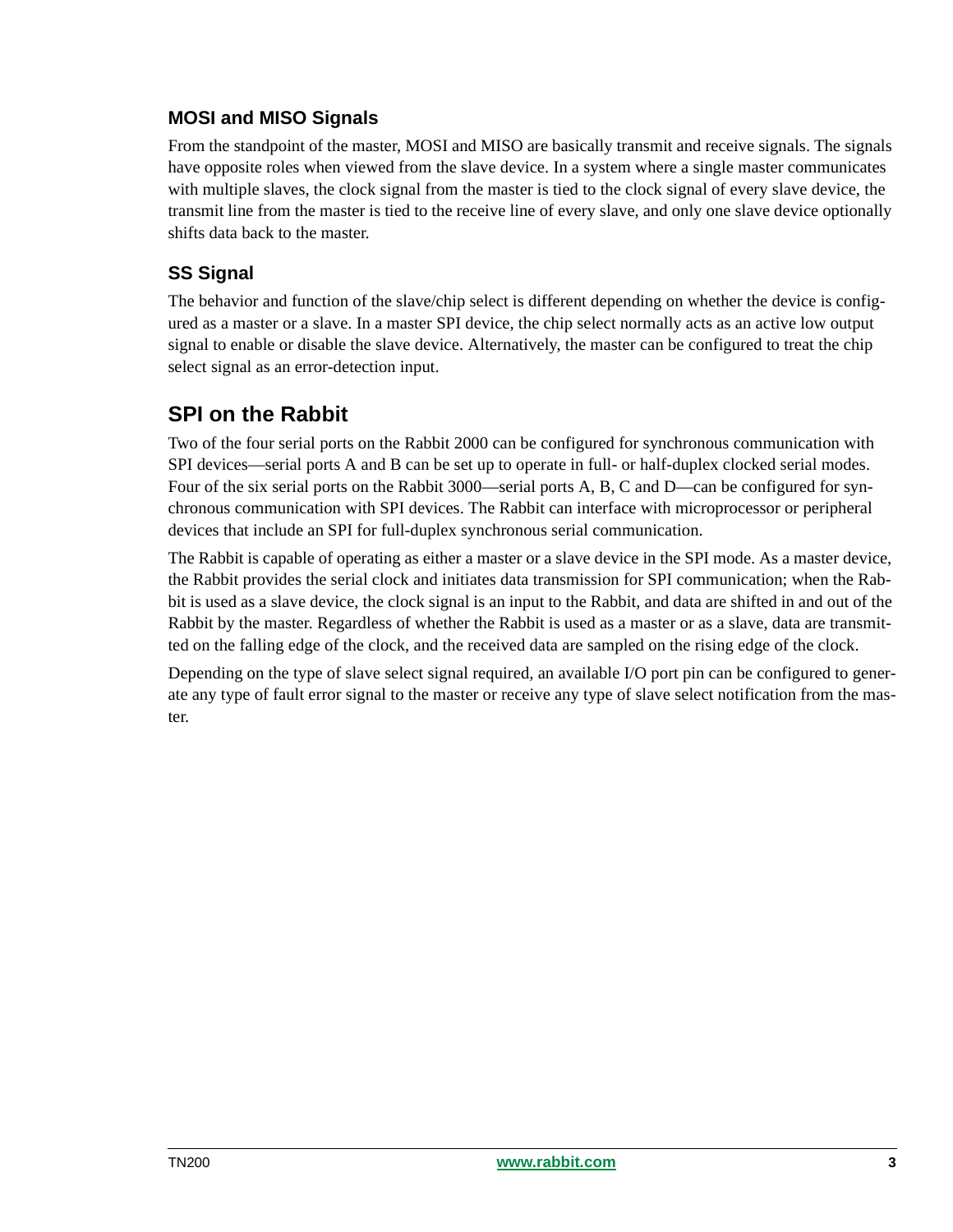[Figure 2](#page-3-0) shows a typical full-duplex master/slave SPI-based system consisting of a Rabbit master and multiple slave devices.

<span id="page-3-0"></span>

**Figure 2. Full-Duplex Master/Slave Based SPI System**

#### **Using the Dynamic C SPI Driver**

An SPI driver is included with Dynamic C starting with version 7.05. The SPI.LIB library in the \LIB\SPI directory implements the driver. The driver performs the required tasks discussed in the final two sections of this technical note, as well as the bit reversal required to be compatible with the Motorola SPI format. The comments in the source code for the SPI. LIB library provide additional details about the driver. The following API functions are included in the SPI.LIB library.

- **SPIinit()** initializes the SPI port parameters for a serial interface.
- SPIwrite() writes a block of bytes to the SPI port.
- SPIread() reads a block of bytes from the SPI port.
- SPIWrRd() reads and writes a block of bytes from/to the SPI port.

If you use the Dynamic C SPI driver, it is not necessary to read the remainder of this technical note.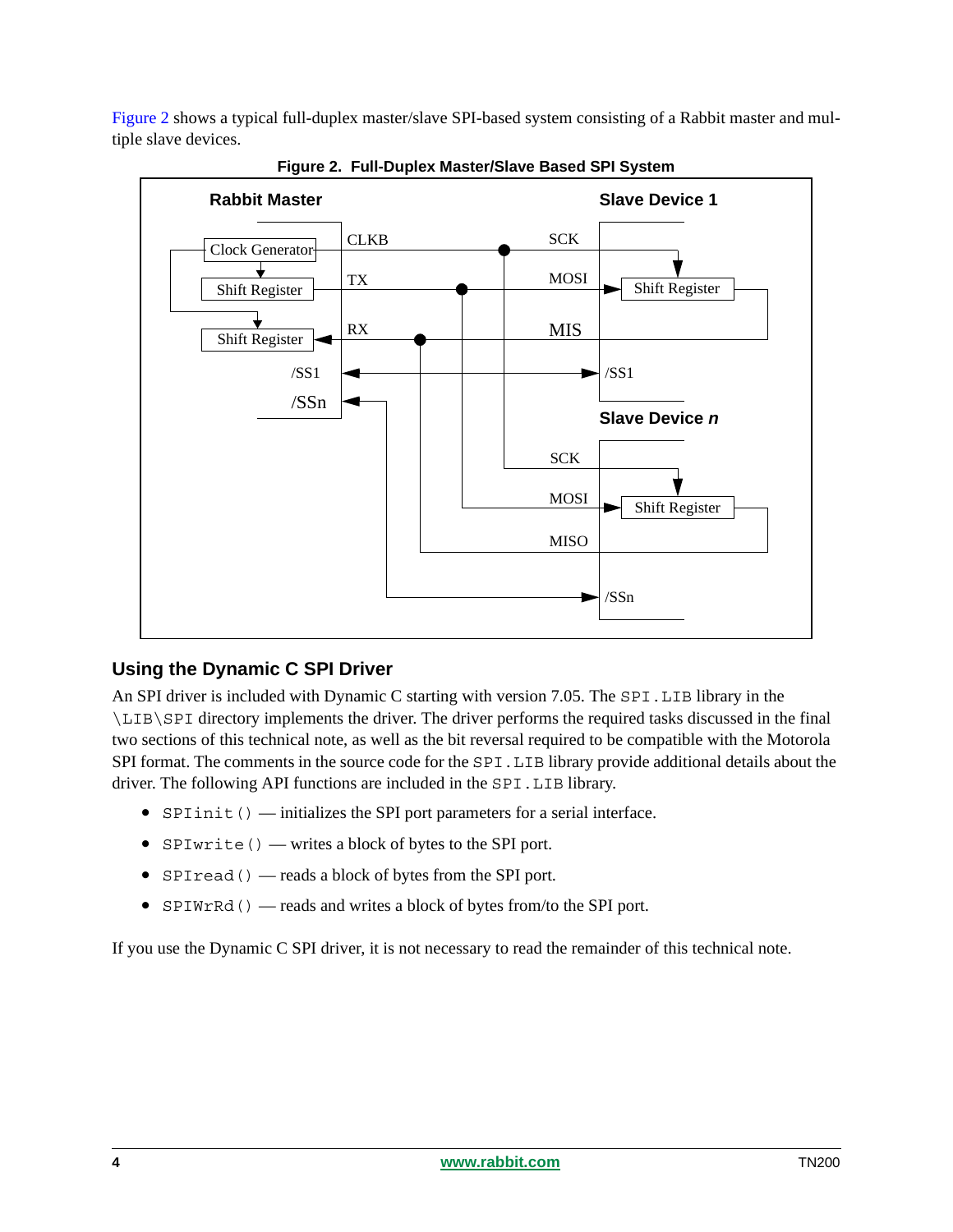## **Configuring the Rabbit for SPI Communication**

Since serial port A is normally used for programming and debugging, we recommend that it not be used for SPI unless absolutely necessary.

The following section outlines the steps necessary to configure serial port B on parallel port C to operate in SPI mode:

#### **1. Configure Parallel Port C Function Register.**

Setting bit 4 in the PCFR register will configure parallel port C for its Alternate Output function as the serial port B output. Note that the output for the programming port (serial port A) is also configured with PCFR; therefore, bit 6 must also be set so that the serial port A output does not become disabled. The address of PCFR is 0x055.

| Bit(s) | Value | <b>Description</b>                                                                                                                                                                                           |
|--------|-------|--------------------------------------------------------------------------------------------------------------------------------------------------------------------------------------------------------------|
|        | v     | The corresponding port bit functions normally.                                                                                                                                                               |
| 7:0    |       | The corresponding port bit carries its alternate signal as an output. See<br>Table 3 below. Only the bits that have alternate functions listed in Table 3<br>actually have a control bit in these registers. |

|  | Table 2. Parallel Port C Function Register (PCFR) |  |
|--|---------------------------------------------------|--|
|  |                                                   |  |

#### **Table 3. Alternate Output Function for Parallel Port C**

| bit            | Port C     |
|----------------|------------|
| 7              |            |
| 6              | <b>TXA</b> |
| 5              |            |
| $\overline{4}$ | <b>TXB</b> |
| 3              |            |
| $\overline{2}$ | <b>TXC</b> |
| 1              |            |
| $\theta$       | <b>TXD</b> |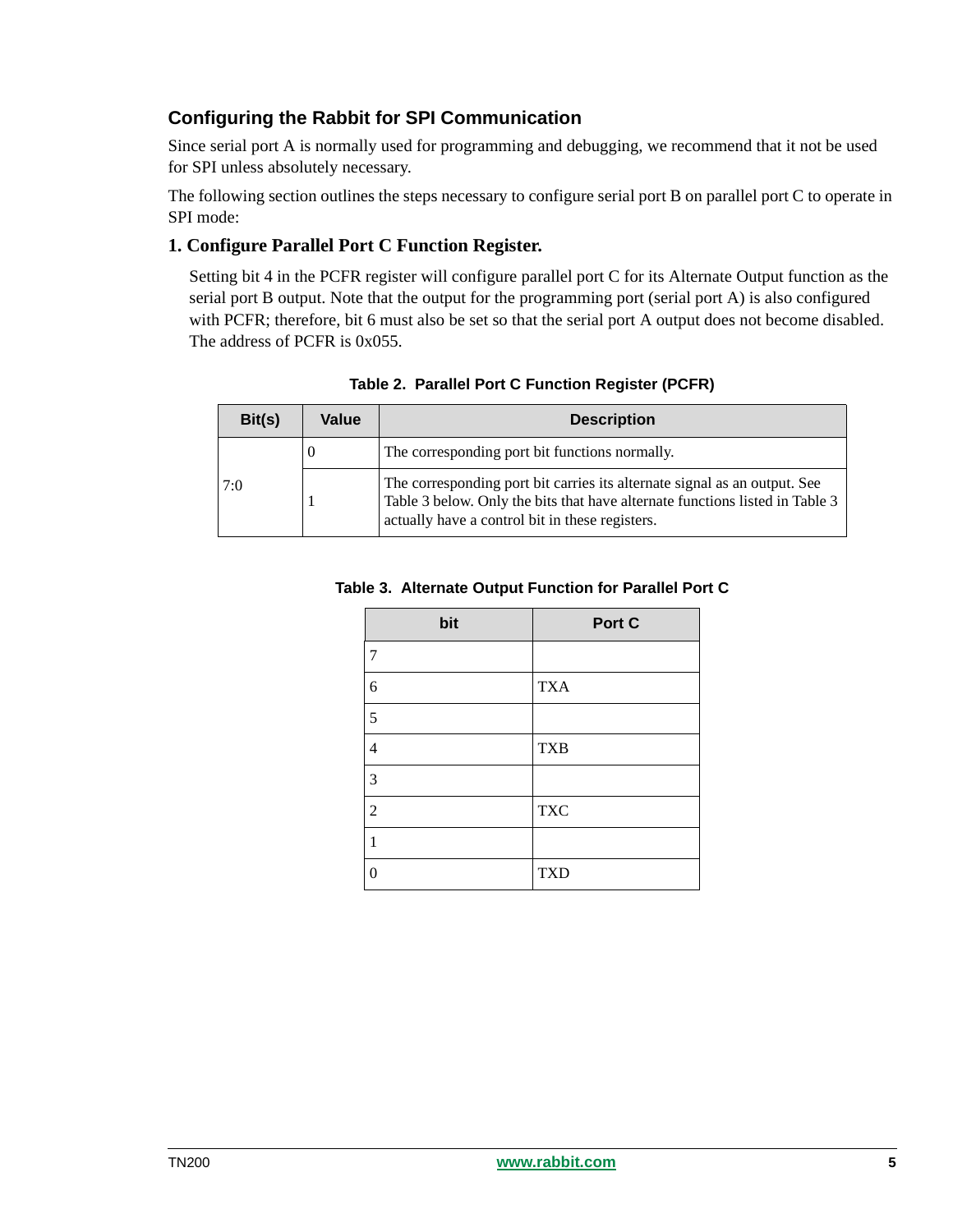#### **2. Configure Timer A5.**

There are two steps that need to be taken to configure Timer A5 to generate the clock signal for serial port B. The first step is to load the Timer A5 Time Constant Register (TAT5R) with a user-defined value. The timer times out twice for every bit that is transmitted. For example, a time constant of 31 corresponds to 128 clock cycles for each bit being transmitted, that is,  $4 \times (31 + 1)$ . The second step is to set bit 1 in the Timer A Control/Status Register (TACSR) to enable the Timer A clock. Note that the processor is already configured for serial communication in Rabbit-based products, and so the main clock for Timer A is already enabled, making it unnecessary to enable the main clock a second time. The address of TAT5R is 0xAB.

| Bit(s) | Value | <b>Description</b>                                                                                                                                                                                                                  |
|--------|-------|-------------------------------------------------------------------------------------------------------------------------------------------------------------------------------------------------------------------------------------|
| 7:0    | write | The time constant for the Timer A counter is stored. This time constant will take<br>effect the next time that the Timer A counter counts down to zero. The timer counts<br>modulo $n+1$ , where n is the programmed time constant. |

|  |  | Table 4. Timer A5 Time Constant Register (TAT5R) |  |  |
|--|--|--------------------------------------------------|--|--|
|--|--|--------------------------------------------------|--|--|

The address of TACSR is 0xA0.

| Bit(s)             | Value    | <b>Description</b>                                                                                                                                                                               |
|--------------------|----------|--------------------------------------------------------------------------------------------------------------------------------------------------------------------------------------------------|
| 7:4,1<br>(rd only) | 0        | The corresponding Timer A counter has not reached its terminal count.                                                                                                                            |
|                    |          | The corresponding Timer A counter has reached its terminal count. These<br>status bits (not the interrupt enable bits) are cleared by the read of this<br>register, as is the Timer A interrupt. |
| 7:4,1<br>(wr only) | 0        | The corresponding Timer A interrupt is disabled.                                                                                                                                                 |
|                    |          | The corresponding Timer A interrupt is enabled.                                                                                                                                                  |
| 3:2                | $00\,$   | These bits are unused and always read as zeros.                                                                                                                                                  |
| $\Omega$           | $\theta$ | The main clock for Timer A is disabled.                                                                                                                                                          |
|                    | -1       | The main clock (CLK/2) for Timer A is enabled.                                                                                                                                                   |

#### **Table 5. Timer A Control/Status Register (TACSR)**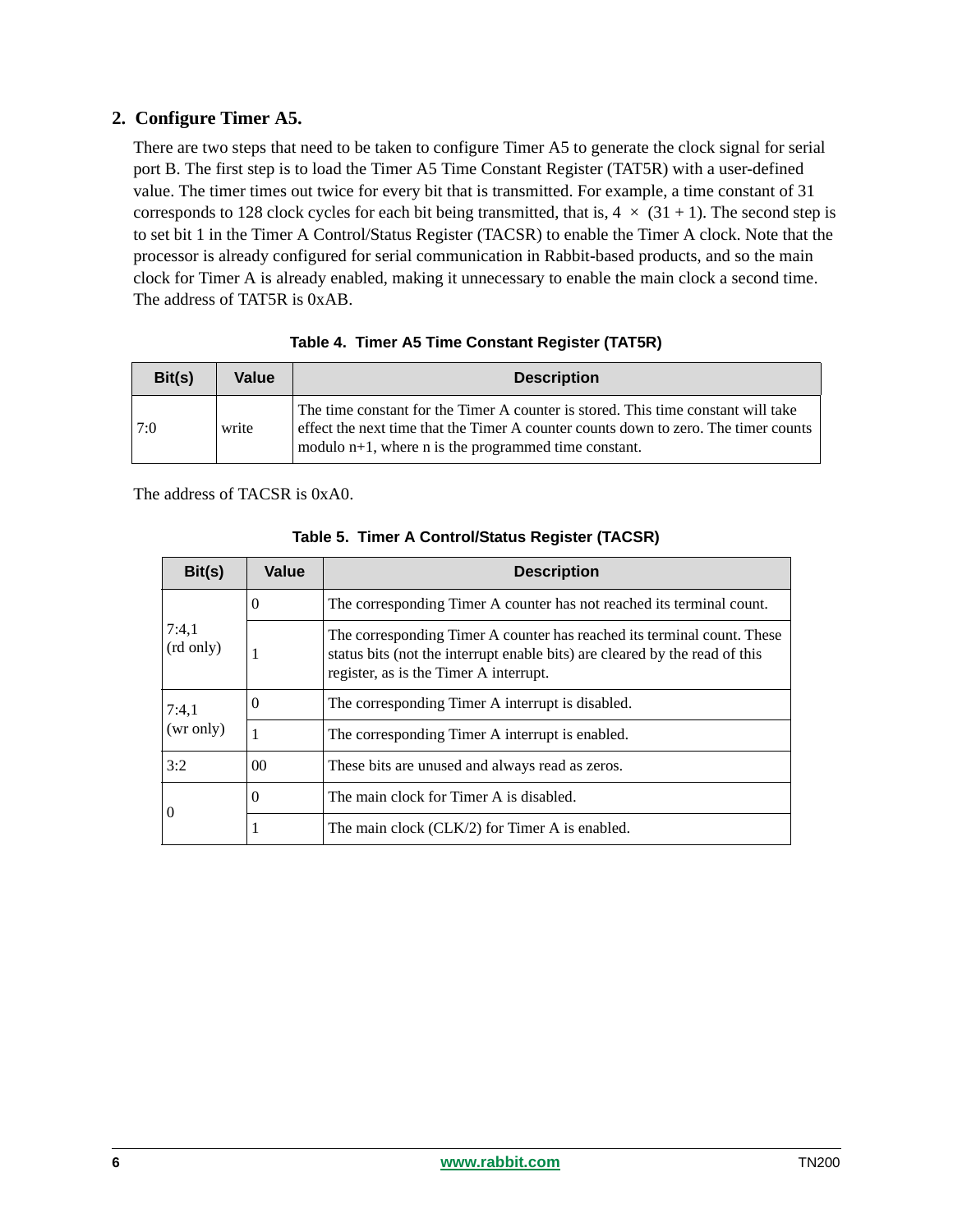#### **3. Configure Serial Port B Control Register (SBCR).**

Serial port B can be configured to operate with or without interrupts. Interrupts can be disabled or enabled, and a serial port interrupt priority can be assigned by setting bits 0 and 1 in SBCR. (The drivers in the Dynamic C SPI.LIB library do not use interrupts.) The user must also decide on the source of the serial clock. If the Rabbit is used as a master SPI device, bits 3 and 2 in SBCR must be set to 11 so that the clock signal is generated internally by the Rabbit. If the Rabbit is used as a slave, bits 3 and 2 in SBCR must be set to 10 so that the clock signal is generated by the external master device. To instruct the processor which parallel port to use for serial data input, set bits 4 and 5—setting them to 00 instructs the processor to use parallel port C for input; setting them to 01 instructs the processor to use parallel port D for input.

It is important to note that the commands to begin a transmit or receive operation are not issued at this time, so bits 6 and 7 must be reset to zero. The address of SBCR is 0xD4.

| Bit(s) | Value | <b>Description</b>                                                                                                                                    |
|--------|-------|-------------------------------------------------------------------------------------------------------------------------------------------------------|
| 7:6    | 00    | No operation. These bits are ignored in the async mode.                                                                                               |
|        | 01    | In clocked serial mode, start a byte receive operation.                                                                                               |
|        | 10    | In clocked serial mode, start a byte transmit operation.                                                                                              |
|        | 00    | Parallel port C is used for input.                                                                                                                    |
| 5:4    | 01    | Parallel port D is used for input.                                                                                                                    |
|        | 1x    | Disable the receiver input.                                                                                                                           |
|        | 00    | Async mode with 8 bits per character.                                                                                                                 |
| 3:2    | 01    | Async mode with 7 bits per character. In this mode the most significant<br>bit of a byte is ignored for transmit, and is always zero in receive data. |
|        | 10    | Clocked serial mode with external clock.                                                                                                              |
|        | 11    | Clocked serial mode with internal clock.                                                                                                              |
| 1:0    | 00    | The serial port interrupt is disabled.                                                                                                                |
|        | 01    | The serial port uses Interrupt Priority 1.                                                                                                            |
|        | 10    | The serial port uses Interrupt Priority 2.                                                                                                            |
|        | 11    | The serial port uses Interrupt Priority 3.                                                                                                            |

**Table 6. Serial Port B Control Register (SBCR)**

The above steps outline how to configure serial port B for synchronous serial communication. The following steps describe the method, requirements, and restrictions for transferring a byte in the SPI mode.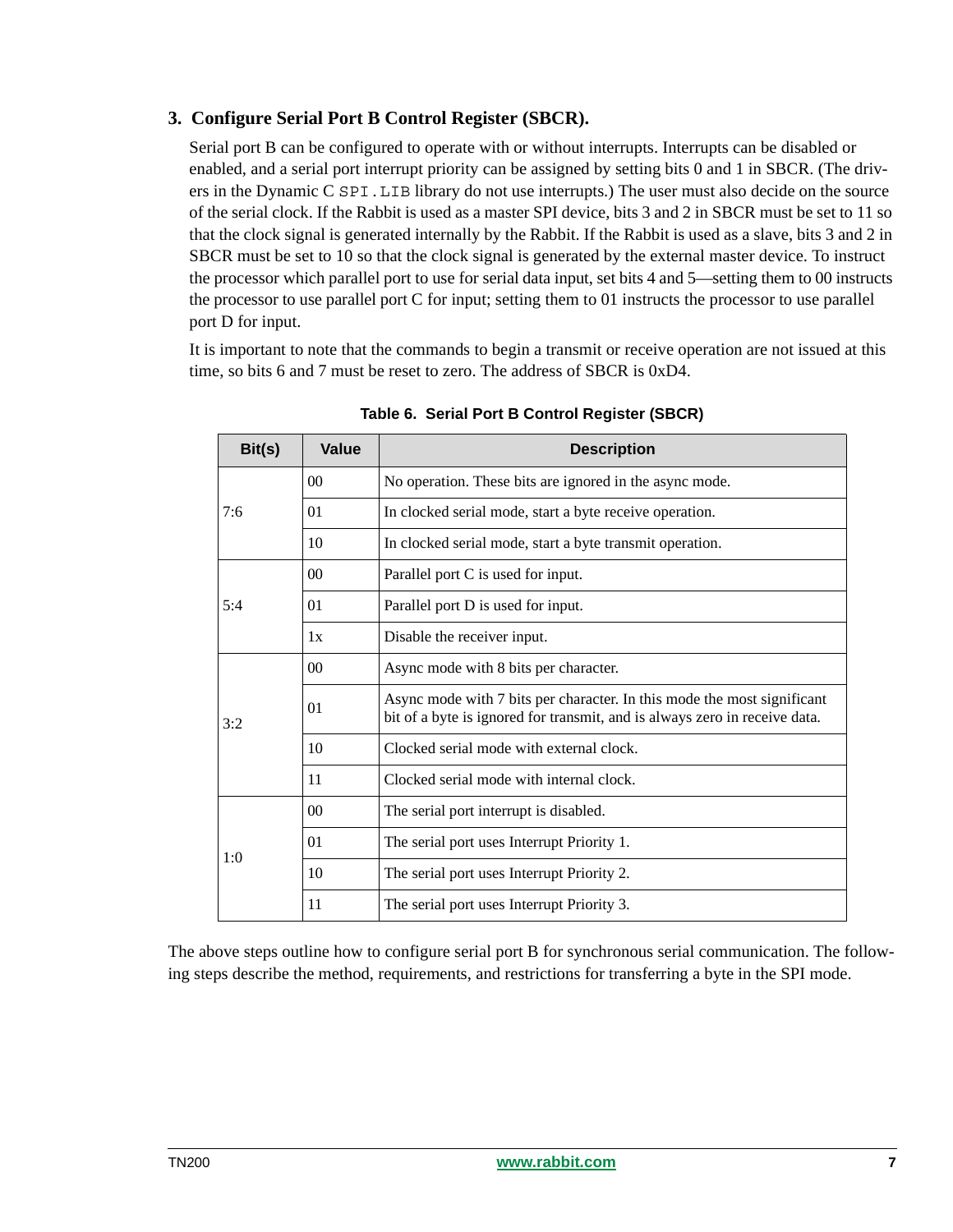## **Transmitting and Receiving Data in SPI Mode**

#### **1. Write transmit data.**

After properly preparing the Rabbit for serial communication, the first byte of data to be transmitted must be loaded into the serial port B Data register (SPDR). At this point no data will be sent because the command to transmit data has not been issued yet. Note that the commands to transmit and receive data are issued by writing to bits 6 and 7 in SBCR; however, they must be issued in a certain sequence in order to guarantee the timing required for full-duplex communication.

#### **2. Issue the transmit and receive commands.**

The key to configuring serial port B for full-duplex communication is to perform two writes to the control register. The data written to SBCR is the same in both cases except for what is written to bits 6 and 7. The first time the command is issued, bit 7 must be set to start a byte-transmit operation; the second time, bit 6 must be set to start a byte-receive operation. The two writes are necessary because the Rabbit has two separate shift registers, one for the transmitter and one for the receiver. Also note that the sequence in which the commands are issued is very important. The TX command must be issued first, followed within one-half bit time by the RX command. It is critical to issue the RX command in time because once the clock is enabled and data are loaded in the transmit buffer, the transmitter will start sending on the falling edge of the serial clock and the receiver will start sampling on the rising edge of the serial clock. Maintaining the proper timing relationship guarantees that data transmitted and received occur within the same clock phase. The functional timing diagram in Figure 1 shows the relationship among Serial Clock, Serial Data I/O, and Slave Chip Select. Note that, depending on the type of slave device interfaced to the Rabbit, the slave may require that the Slave Chip Select Line (/SCS) be toggled between each byte transmitted.

Bits 6 and 7 in SBCR may be set at the same time on the Rabbit 3000 to execute a simultaneous send/receive command.

The maximum serial bit time depends on how fast the RX command is issued. The following sample code shows that the maximum serial bit time has to be slower than eleven peripheral clocks, which is the time required to issue the RX command immediately following the TX command.

```
;****** Prepare clocked serial port to receive a byte ******
ld hl,00d4h ; (6-clocks) SBCR data: Int. Clk, Start Byte RX, INTR 1
ioi ld (hl), h ; (5-clocks) write to SBCR
```
#### **3. Polled or interrupt-driven serial communication.**

The decision to employ a polled or interrupt-driven scheme to handle transmit and receive functions is entirely up to the user. The Rabbit contains hardware facilities to support both. Polling is by far the easiest.